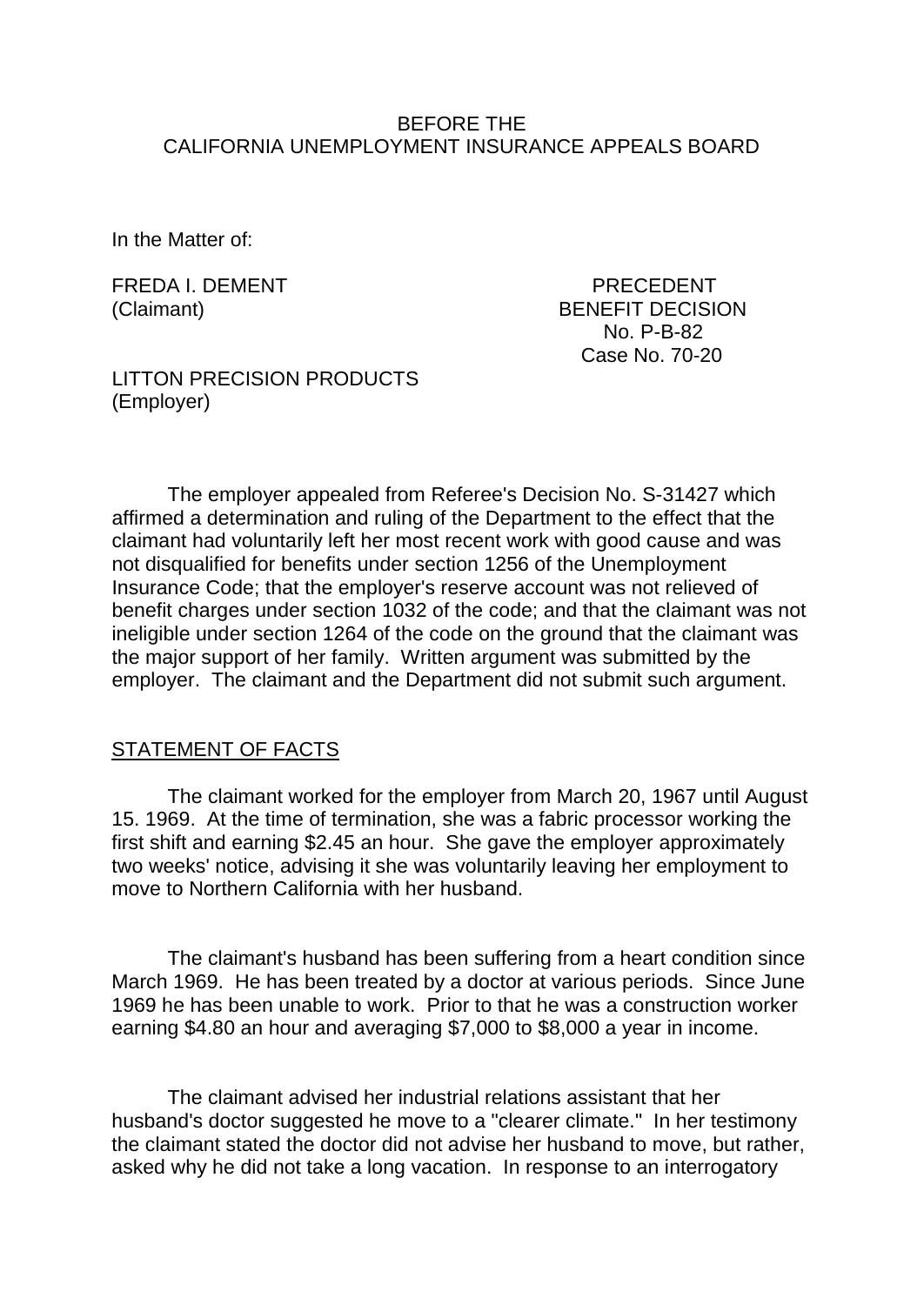submitted by the employer's representative, the claimant stated that her husband "would have insisted going North" even if she had not agreed. Neither the claimant nor her husband had intervening employment to the date the claimant filed her claim for benefits.

Shortly before the claimant left her work, she and her husband sold their residence located in the Simi Valley and realized therefrom the approximate amount of \$3,000. They deposited this sum in their joint checking account and then paid therefrom the sum of \$1,500 for the purchase of a house trailer and the sum of \$500 to pay doctor, dental and hospital bills. In addition, they used approximately \$100 to make payments on their truck which was used to haul their trailer. At the time the claimant left work she and her husband had a balance of approximately \$900 in the checking account.

The claimant and her husband had a joint savings account in the amount of approximately \$900 which had been accumulated from the earnings of both. However, the husband testified that his wife contributed the major portion of this sum because she was steadily employed whereas the husband's employment was intermittent due to poor health.

The claimant received the sum of \$288 at the time she left work which consisted of one week's salary, vacation pay, balance due from her credit union account and sums received from the proceeds of United States savings bonds.

The claimant's husband filed a claim for unemployment compensation disability benefits and beginning in June 1969 was paid the sum of \$87 per week in benefits. The claimant's husband had continued to draw this sum through the date of the hearing on November 20, 1969.

The claimant and her husband moved to Redding, California, on September 3, 1969. Redding is more than 500 miles from the claimant's place of employment. She filed a claim for benefits effective September 14, 1969.

#### REASONS FOR DECISION

Section 1256 of the Unemployment Insurance Code provides that a claimant is disqualified for benefits and sections 1030 and 1032 of the code provide that an employer's reserve account may be relieved of benefit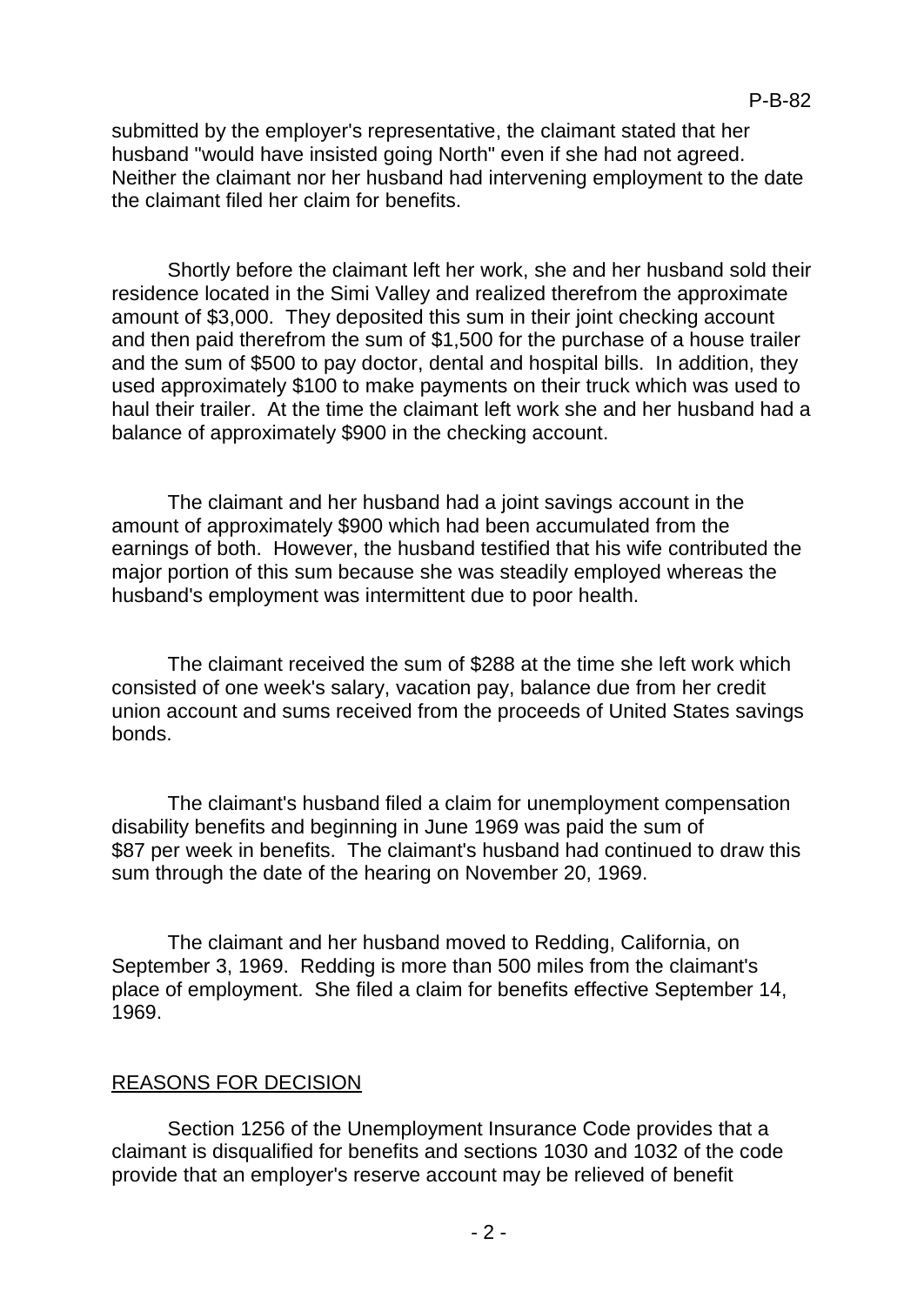charges, if it is found that the claimant voluntarily left her most recent work without good cause.

We agree with the referee that the claimant voluntarily left her most recent work with good cause when she left to accompany her husband. (Appeals Board Decision No. P-B-26)

Section 1264 of the Unemployment Insurance Code provides that unless a claimant is the sole or major support of his or her family at the time of voluntarily leaving work and at the time of filing a claim for benefits, an employee who leaves his or her employment to accompany his or her spouse to or join her or him at a place from which it is impractical to commute to such employment is ineligible for unemployment insurance benefits.

Section 1264-1, Title 22, California Administrative Code, provides in part:

"(d) "Major support' of a family shall be presumed to be the family members, in the order provided below:

(1) The husband or father

(2) The wife or mother in any family in which there is no husband or father.

"Notwithstanding the above provisions, in any case in which a member of a family as defined above can show that he or she is providing the major means of support (more than one-half) then that individual shall be deemed the major support of the family. No more than one person may be the major support of the family."

Section 2601 of the Unemployment Insurance Code contained in Part 2, Disability Compensation, provides:

"The purpose of this part is to compensate in part for the wage loss sustained by individuals unemployed because of sickness or injury and to reduce to a minimum the suffering caused by unemployment resulting therefrom. This part shall be construed liberally in aid of its declared purpose to mitigate the evils and burdens which fall on the unemployed and disabled worker and his family."